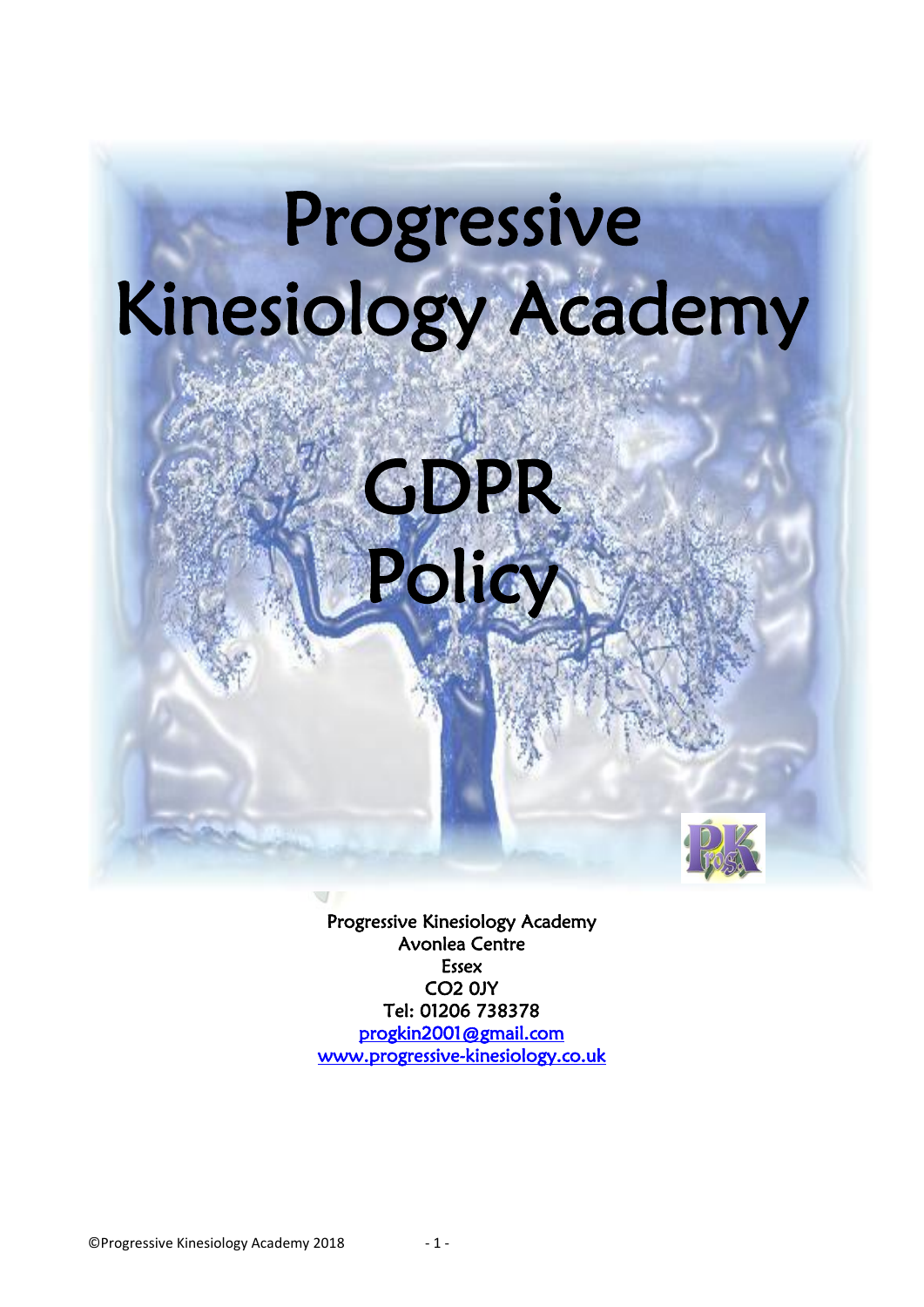# Privacy Policy 2018

## Introduction

We are committed to keeping your personal data safe and secure. Due to a change in the law, we're updating our Privacy Policy to make it easier for you to understand what information we collect and keep, why we collect this information and how your data is being handled when you cease using our services. We will take all appropriate technical and organisational steps to protect the confidentiality, integrity, availability and authenticity of your data.

## The Purpose of this Policy

This Privacy Policy is designed to help you understand what kind of information we collect in connection with our service and how we will process and use this information. In the course of providing you with services we will collect and process information that is commonly known as personal data.

This Policy describes how we collect, use, retain and safeguard personal data. It also sets out your individual rights to know what data is held about you, how this data is processed and how you can place restriction on the use of your data.

## Who we are / About us

We are a training academy. When you register to undertake a course with us we will require your personal data. This is only kept by us and is required to know your previous training, your address etc. in order to be able to send out certificates to you once training has been completed successfully.

## What is personal data?

This is things like your name, address, email address etc. and is essential to ensure you are who you say you are. So this information needs to contain contact details, but also age, date of birth and gender.

Personal data may also contain data relating to unspent criminal convictions and offences. For the purpose of safeguarding and processing criminal conviction and offence data responsibly, this data is treated in the same manner as special categories of personal data, where we are legally required to comply with specific data processing requirements.

## Collection of personal data

Potential students normally contact us directly from our website or via a recognised professional body. We will respond to your email as quickly as we can and then will try and speak to you in person. To undertake a course you complete an application form, a criminal declaration from and provide two references. You also sign a Learners Contract. This information collected includes your name, address, phone number, email address and courses you may have previously studied.